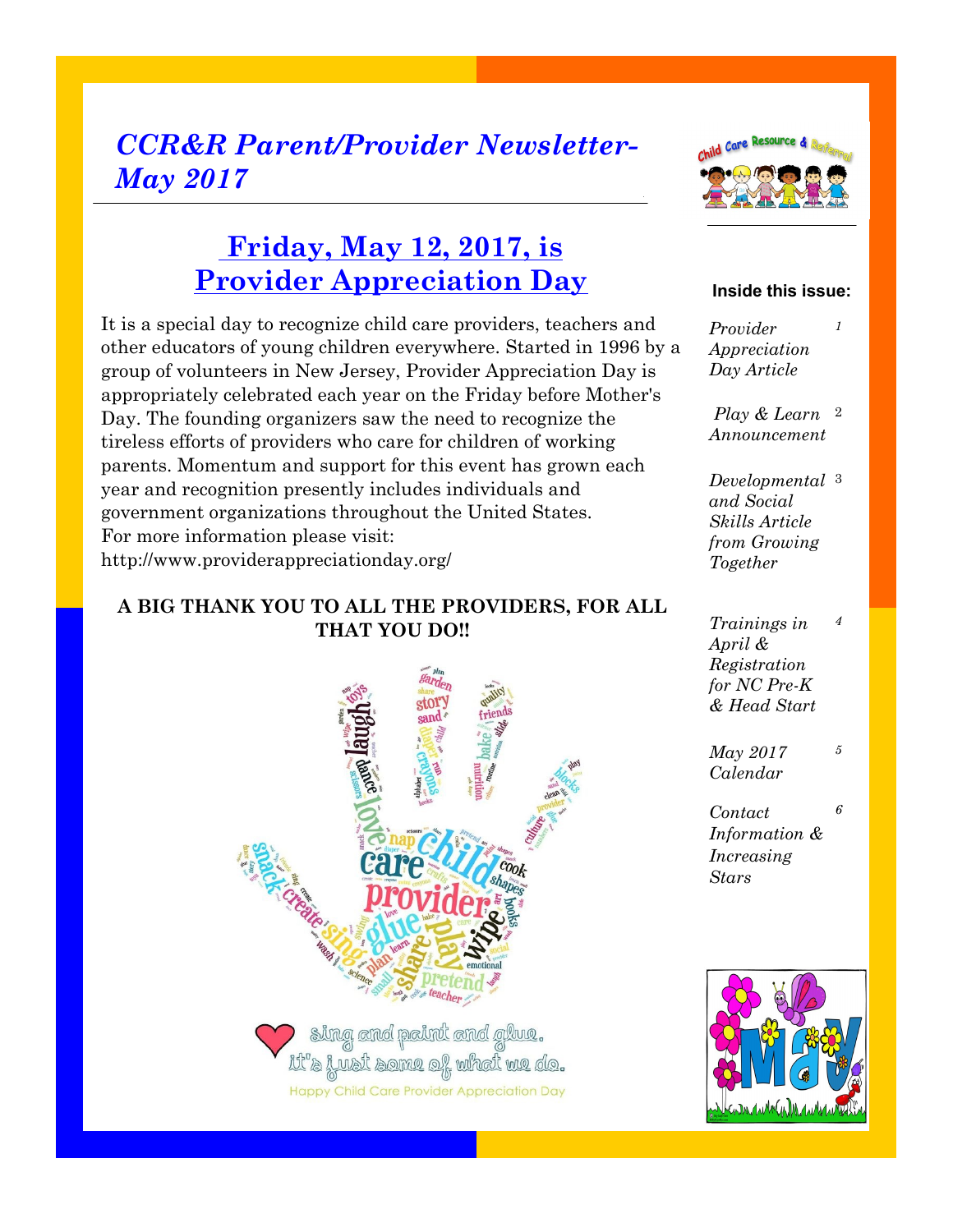### **Play & Learn Announcement**



#### **PLAY AND LEARN ANNOUNCEMENT**

Craven Smart Start/CCR&R, would like to begin by thanking our families who have been engaged in our weekly Play and Learn sessions. It has been an honor to get to know you and your child. As many of you are aware, we have temporarily postponed our weekly Play and Learn sessions. Our intentions are to offer our sessions again, as quickly as possible. We are currently redesigning the Play and Learn sessions to enhance the experience for you and your family as well as meet the State Legislative mandated requirements of evidencebased activities. We will be evaluating and re-aligning our program to ensure compliance with this mandate. Our goal is, and has always been, to provide best practices in all programs. We look forward to providing more information as the Play and Learn activity is redesigned. This is not goodbye; It is, we will see you soon!

Craven **THE RO** Smart Start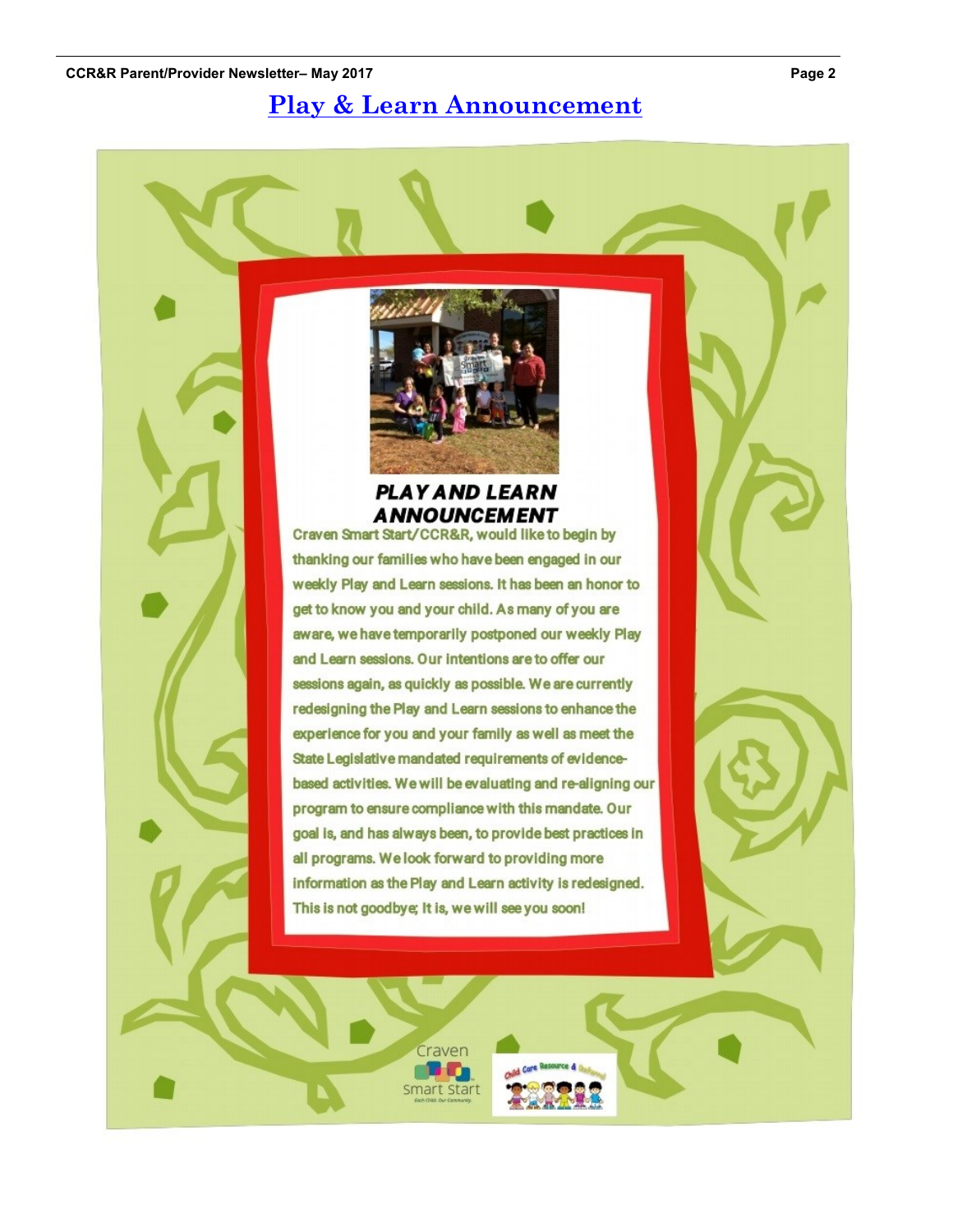## **Developmental– Encouraging Responsibility**

How can you encourage a child to assume responsibility?

- Let him do things for himself whenever possible. It may take longer for him to dress himself and you may have to help out, but you can take these factors into consideration and allow him extra time to try it himself.
- Expect him to take responsibilities around the house as he is able. Even very young children can help set the table. Older children can clear dishes, empty wastebaskets and recycle newspapers.
- Try to learn to accept his less than perfect job rather than doing it yourself because it's easier and faster.
- Little ones can help fold clean clothes and put them away. The helping is more important than the neatness when children are learning a new skill.
- Enlist his help whenever you're doing something he could help with. Helping to put away groceries can be a time-saver for parents-and helps him feel he is needed.
- When you ask him to learn a new job, break it down into small steps at which he can be successful while he is learning.
- Try to be patient and try not to push him beyond his present capabilities.
- Follow the principle: "Give me a fish and I eat for a day. Teach me how to fish and I eat for a lifetime."



## **Social Skills– Raising Kids Who Care and Share**

In their most formative early years, children learn right from wrong primarily by observing their parents and other adults. Youngsters are observant; they pick up the real messages and values and

are much more concerned with what you do than what you say. So, if you want your children to practice honesty, be honest yourself. If you want children to share and act compassionately, be a compassionate, sharing person yourself.

The opportunities for children to show sharing and caring are ample and easy to find. Children can be encouraged to:

- Take food to the home of a sick friend
- Share his or her toys with other friends
- Write a brief note of consolation and encouragement to a sick classmate or friend
- Visit a friend who is hospitalized
- Donate a part of his or her allowance to a charitable institution or project



**Articles found on this page are courtesy of "Growing Together" newsletter for parents of preschool children**.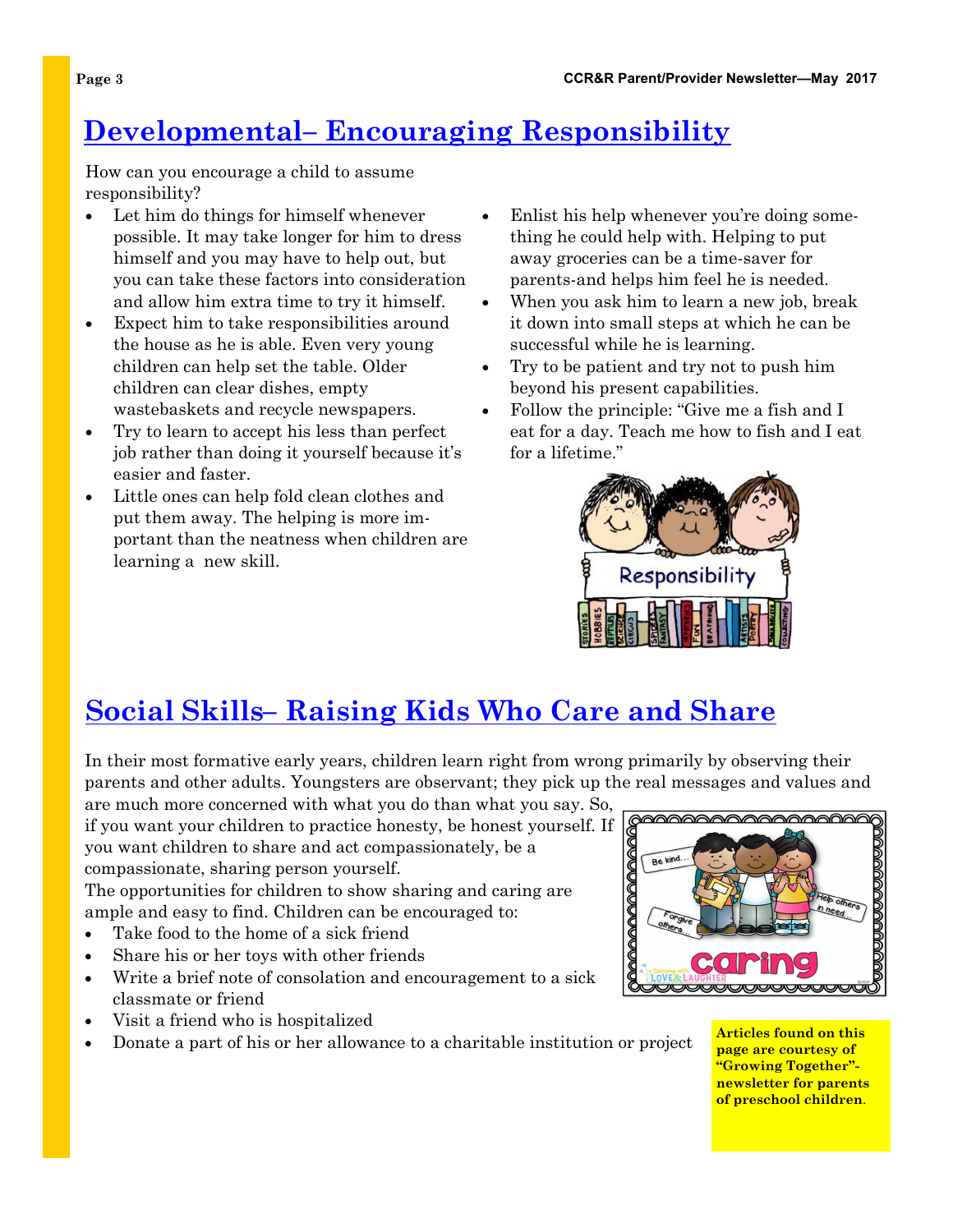# What's Going On At Our Office

### **Trainings in May**

**\*Fire Safety:** Tuesday, May 2nd, 2017 6:30 pm - 8:00 pm New Bern Fire Department / Cost: \$8.00 for Library Members, \$10.00 for non-members / Credit: 2 CHC's

**\*The Art & Science of Technical Assistance**: Friday, May 5th, 2017 9:00 am - 4:30 pm CCR&R & Friday, May 19th,  $20179:00 \text{ am } -4:30 \text{ pm}$  / Cost: \$50.00 for Library Members, \$55.00 for non-members / Credit: 2 CEU's This training is ONLY open to Technical Assistance Providers

**\*Temperament of Infants and Toddlers: Understanding and Supporting Individual Differences :** Monday, May 8th, 2017 6:30pm - 8:30pm CCR&R / Cost: \$6.00 for CCR&R Library Members, \$8.00 for non-members / Credit: 2 CHC's

**\*:Let's Talk About That! Positive Language & Interactions with Preschoolers:**  Thursday, May 11th, 2017 6:30 pm - 8:30 pm CCR&R / Cost: \$6.00 for CCR&R Library Members, \$8.00 for non-members / Credit: 2 CHC's

**\*Ray & The Sunbeatables: A Sun Safety Curriculum For Preschoolers:** Tuesday, May 16th, 2017 6:30 pm - 8:30 pm CCR&R / Cost: \$6.00 for CCR&R Library Members \$8.00 for non-members/ Credit: 2 CHC's

**\*IT'S SIDS:** Thursday, May 18th, 2017 6:30 pm - 8:30 pm CCR&R / Cost: \$6.00 for CCR&R Library Members, \$8.00 for non-members / Credit: 2 CHC's

**\*Self Management: Please, Teach Me What To Do :** Thursday, May 25th, 2017 6:30 pm - 8:30 pm CCR&R / Cost: \$6.00 for CCR&R Library Members, \$8.00 for non-members / Credit: 2 CHC's

**\*Be Active Kids:** Wednesday, May 31st, 2017 6:00 pm - 9:00 pm CCR&R / Cost: FREE /

**Craven County Pre-Kindergarten & Head Start Registration for the 2017-2018 School Year** 

**Friday, May 5th, 2017** 2:00 PM—6:00 PM New Bern Mall OR **Tuesday, June 13th, 2017** 10:00 AM—12:00 PM Graham A. Barden Elementary School Havelock, NC

\*Children who will be **4 years old on or before August 31, 2017** are eligible to register

\*Participants will be selected based on program criteria

\*Please bring **OFFICIAL birth certificate and PROOF OF FAMILY INCOME**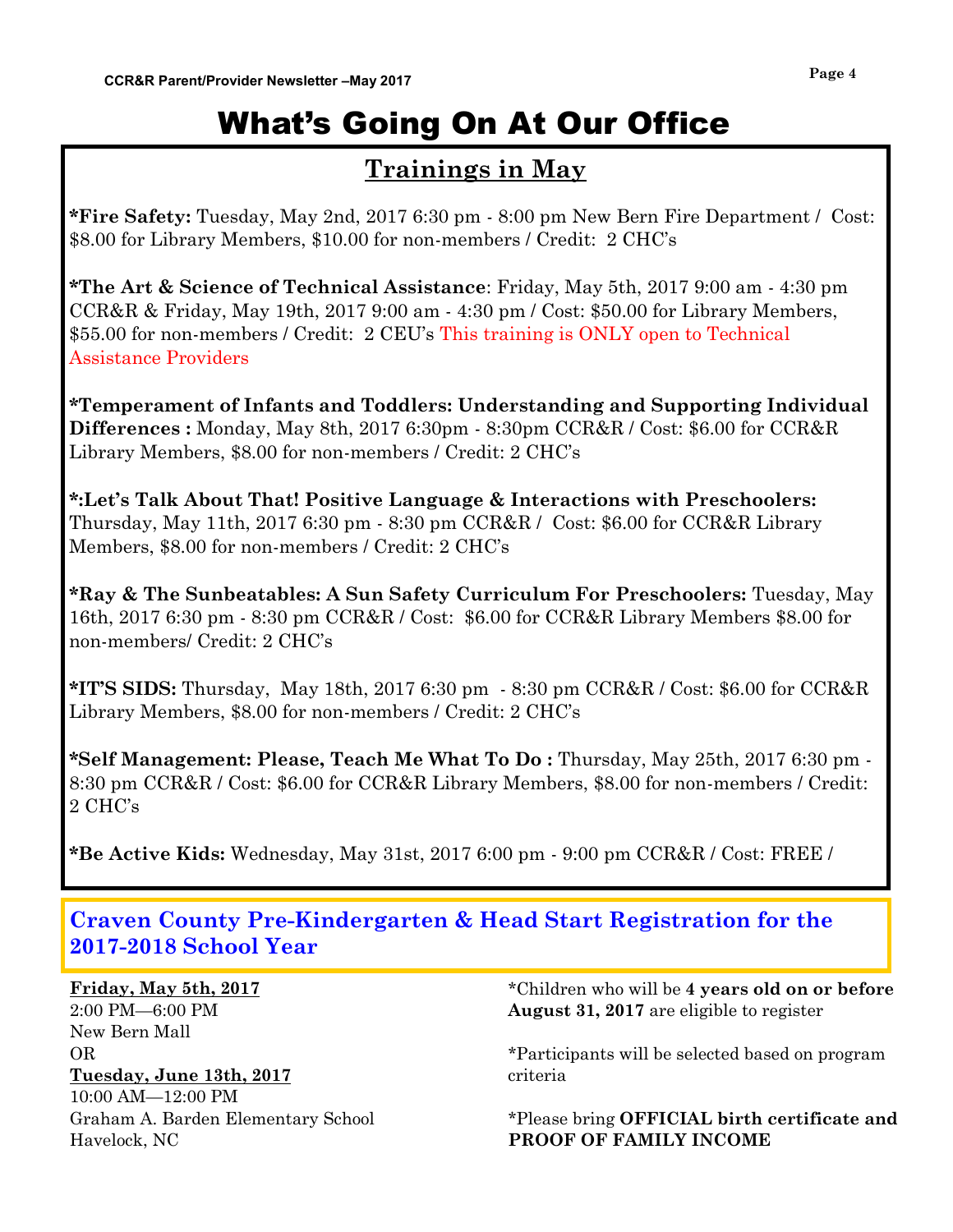|                         |                                             |                                                          |                                                                                            | Navy 2017                                                                                       |                                                             |                                         | Sat                                     |
|-------------------------|---------------------------------------------|----------------------------------------------------------|--------------------------------------------------------------------------------------------|-------------------------------------------------------------------------------------------------|-------------------------------------------------------------|-----------------------------------------|-----------------------------------------|
|                         | Sun                                         | Mon                                                      | <b>Tue</b>                                                                                 | <b>Med</b>                                                                                      | Thu                                                         | 3.                                      |                                         |
|                         |                                             | Day<br>Z<br>$\it Lenonade$                               | Asthma Day<br>$\boldsymbol{\mathcal{S}}$<br>World                                          | $\mathbf{c}_\mathbf{0}$<br>National Two<br>$D\alpha\gamma$<br><b>Colored Shoes</b><br>Different | $Bird$ $Day$<br>Ð                                           | Mayo<br><b>S</b><br>Cinco De            | Train Day<br>S<br>National              |
| $\overline{\mathbf{v}}$ | $D\alpha$<br>World Laughter                 | National<br>$D\alpha\gamma$<br>Student Nurse<br>$\infty$ | $\label{eq:approximation} Appreciation$<br>Teacher<br>$D\alpha\gamma$<br>$\bm{9}$ National | Receptionists<br>$\overline{Day}$<br>National<br>$\overline{\bm{Q}}$                            | $\it{Ext}$ What You<br>Want Day<br>II                       | Provider Day<br>Child Care<br><b>N</b>  | Babysitters Day<br>National<br>53       |
|                         | $Motters$ $Day$<br>$\overline{I}4$          | Families<br>$D\alpha y$ of<br>International<br>15        | National<br>Sea Monkey<br>$\bm g$<br>Day                                                   | Fitness Day<br>$Hedth\ \&$<br><b>IT National</b><br>Embedose                                    | Day<br>National<br>$M$ use $um$<br>$\overline{\mathcal{S}}$ | $Species$ Day<br>Endangered<br>$\bm{5}$ | Armed<br>Forces Day<br>20               |
| 7T                      | Neighbor<br>Day                             | National<br>22<br>Vanilla Day                            | National<br>$D\alpha\gamma$<br>Lucky Penny $ D\alpha\rangle$<br>23                         | Morse Code<br>PZ                                                                                | Day<br>$Red\;Nose$<br>25                                    | Awareness<br>National<br>26<br>Heat     | $\sqrt{azz}$ Day<br>International<br>27 |
|                         | $D\alpha\gamma$<br>Hamburger<br>28 National | $D\alpha\gamma$<br>$M$ emorial<br>29                     | Flower Day<br>Water A<br>$30$ National                                                     | $\overline{\mathcal{U}}$<br>Day<br>World MS                                                     |                                                             |                                         |                                         |